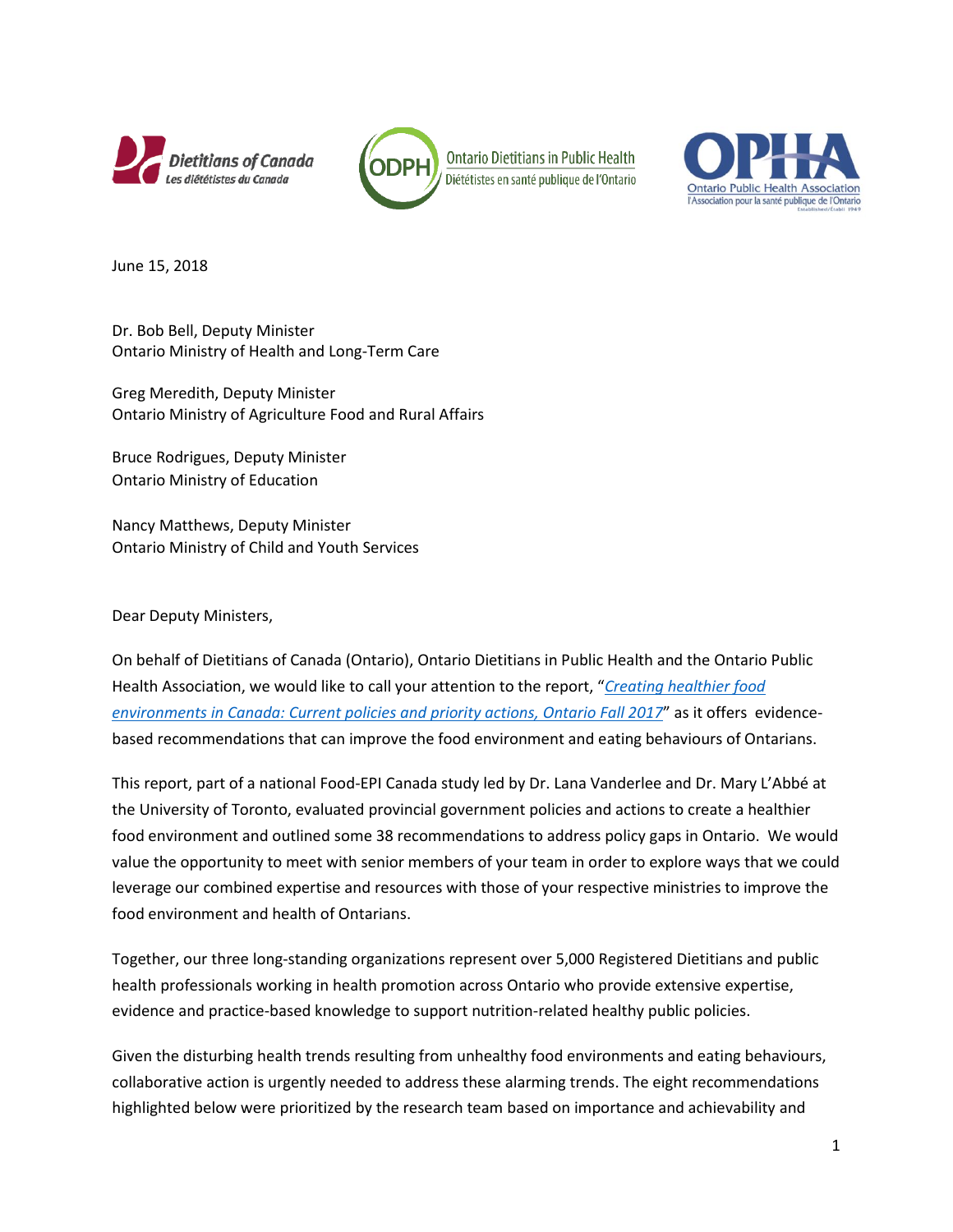provide us with a useful roadmap to move forward together. The priority areas for action include the following:

## **Policy Areas:**

- 1. Update the Healthy Menu Choices Act to provide additional information for sodium on menus, and implement a comprehensive menu labelling education campaign. In addition, require chain food service providers to fully disclose amounts of calories and the 13 core nutrients found on the Nutrition Facts table per serving size in an online format.
- 2. Implement a tax on all sugar sweetened beverages, as defined by comprehensive, evidence based nutrient profiling criteria. Invest the revenue from the tax to targeted areas that address public health as appropriate to provincial context, and advertise the re-investment of the tax dollars to the public.
- 3. Develop and implement clear, consistent policies including public procurement standards to provide and promote healthy food choices in food service activities (cafeterias, vending machines, food at events, fundraising, promotions, etc.) in public sector settings under provincial control (long term care facilities, hospitals, schools, recreation centres, correctional services, etc.).
- 4. Evaluate what is currently in school curricula regarding food literacy and food skills training, and require this as a mandatory component of primary and secondary school education.

## **Infrastructure Supports:**

- 1. Acknowledge and endorse the importance of provincial public health nutrition and obesity and chronic disease prevention strategies.
- 2. Continue to support the Healthy Kids Community Challenge and invest in additional themes that promote healthy eating behaviours.
- 3. Create a multi-sectoral government body that includes participation from civil society to support and sustain the Ontario Food and Nutrition Strategy.
- 4. Increase access to reliable, evidence-based nutrition information and education about healthy eating led by dietitians.

Many of these recommendations are supportive of actions already being undertaken by local public health agencies implementing *[Ontario Public Health Standards \(2018\).](http://www.health.gov.on.ca/en/pro/programs/publichealth/oph_standards/)* They are also supportive of recommendations made in the *[Ontario Food and Nutrition Strategy](http://sustainontario.com/work/ofns/wp-content/uploads/sites/6/2017/07/Ontario_Food_and_Nutrition_Strategy_Report.pdf)* and align with the Federal Government's *[Healthy Eating Strategy.](https://www.canada.ca/en/services/health/campaigns/vision-healthy-canada/healthy-eating.html)* These proposed policy actions can also be used to help inform the direction of *[A Food Policy for Canada](https://www.canada.ca/en/campaign/food-policy.html)* to meaningfully incorporate healthy eating and healthy food environment interventions into provincial and national food policies.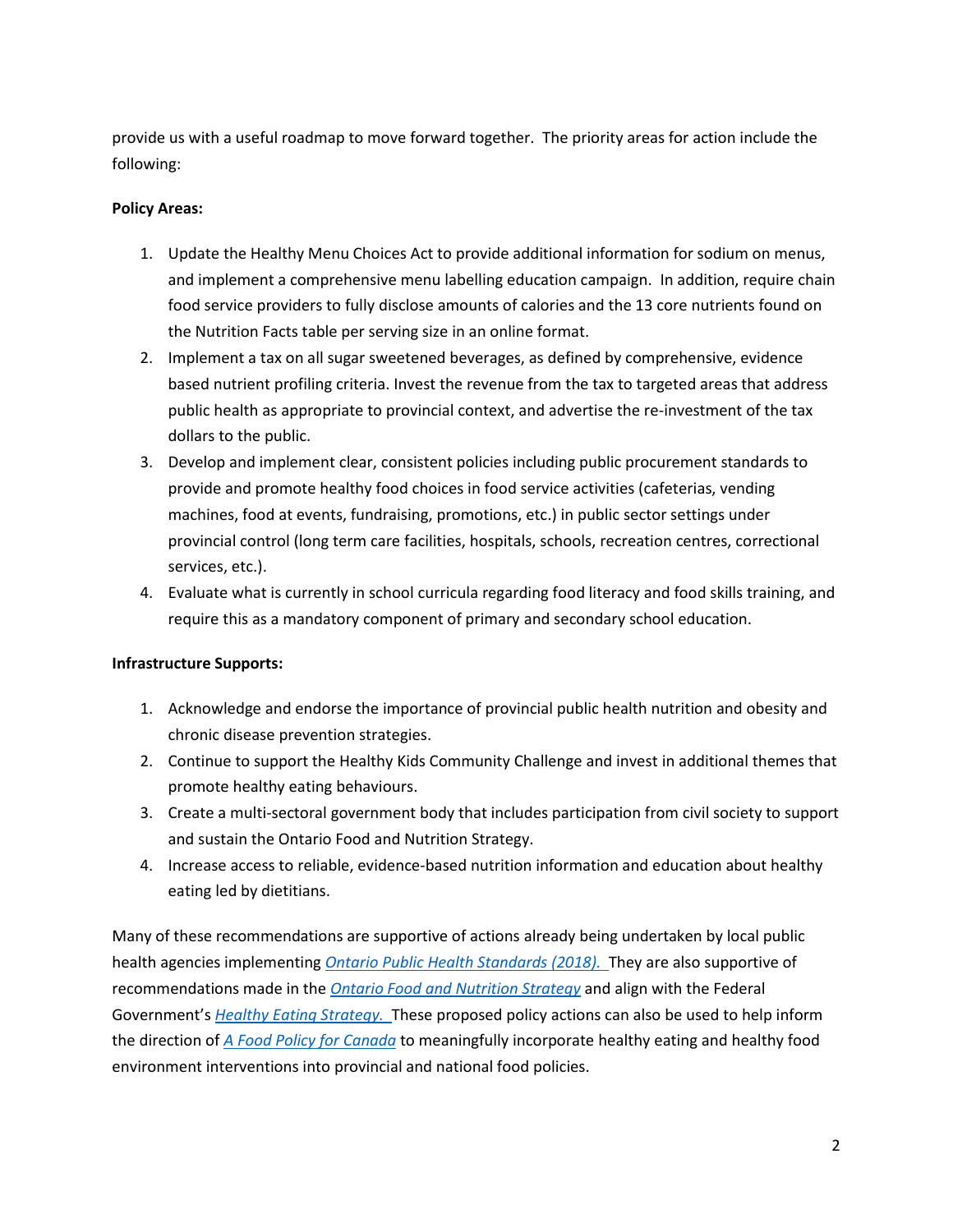As organizations with food and nutrition policy expertise, we recognize the importance of cross-ministry collaborative action to promote health and well-being and reduce the burden of diet-related diseases on Ontarians and Ontario's healthcare system. We look forward to meeting with members of your team to explore how we could work more closely with key ministries such as yours to effect change as you work with the new government on their priorities.

Thank you for your consideration.

Yours sincerely,

Jemy Burn

Jennifer Buccino MEd RD, Regional Executive Director, Dietitians of Canada – Ontario [jennifer.buccino@dietitians.ca](mailto:jennifer.buccino@dietitians.ca)

OrinoSalewori

Erinn Salewski Co-chair Ontario Dietitians in Public Health [executive@odph.ca](mailto:executive@odph.ca)

P. Wash

Pegeen Walsh, Executive Director Ontario Public Health Association [PWalsh@opha.on.ca](mailto:PWalsh@opha.on.ca)

CC: Roselle Martino, Assistant Deputy Minister, Ontario Ministry of Health and Long-Term Care Mary L'Abbe, University of Toronto Lana Vanderlee, University of Toronto